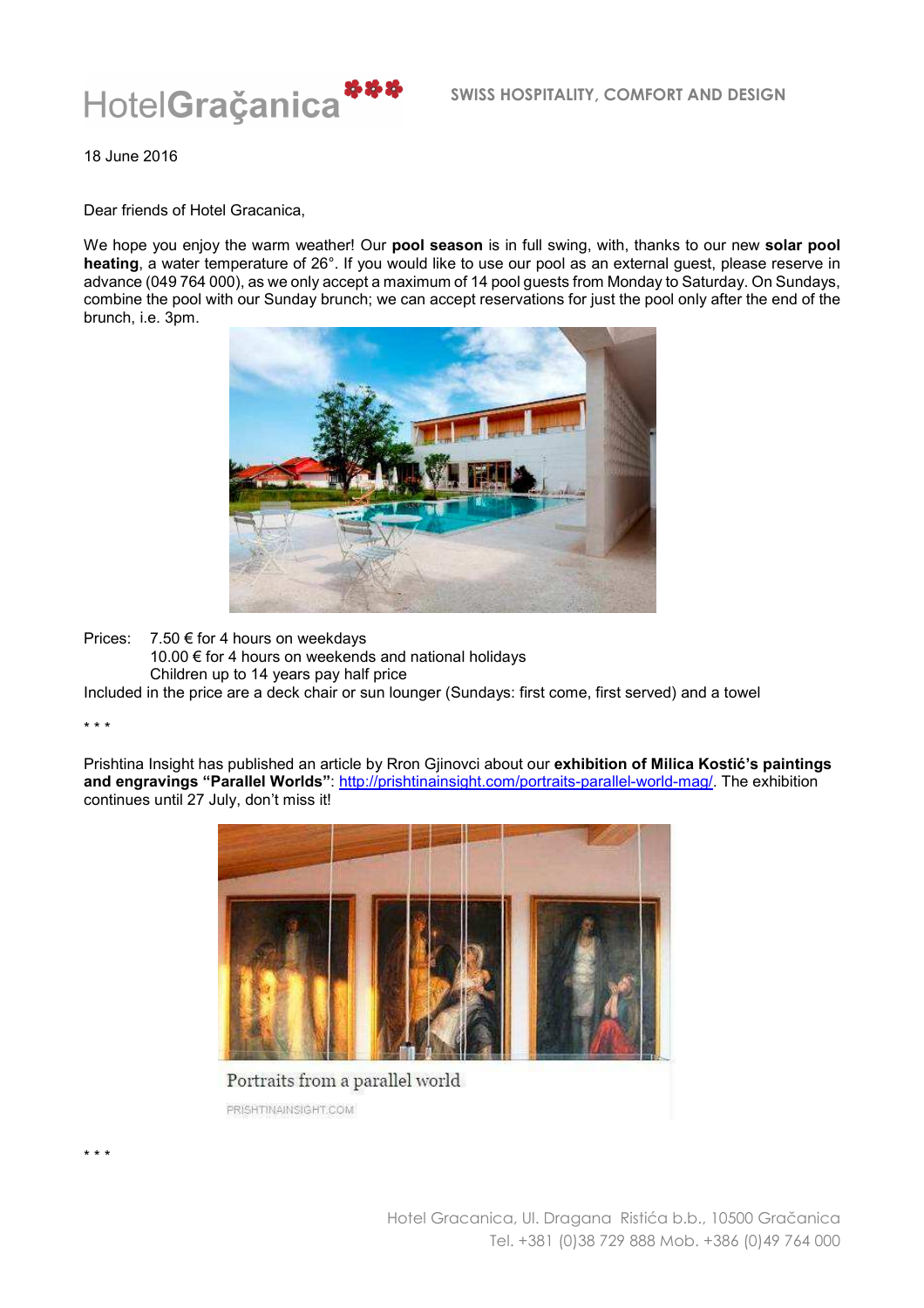

The music video of the **Jimmy Mustafa Band's song "Auschwitz"** is now **on YouTube**! Produced by Denis Mustafa, with beautiful views of Plemetina/Obilic: <u>https://www.youtube.com/watch?v=8\_CBvj3VWcw</u>. If you are in Kosovo: We still have free cd's of their album "Posvetime" available at the hotel. Or you can download it from iTunes. And of course, the band continues to play every Sunday at our Sunday brunch.



\* \* \*

The German magazine "Kirche und Leben" has published a portrait (s. attachment) by book author and journalist Rolf Bauerdick about **Farija Mehmeti**, the Roma artist whose paintings, together with those of her brother Bajram, we exhibited at the hotel in 2013. The two artists live and work in Lepina not far from Pristina, and visitors are most welcome (s. http://bajramandfarijamehmeti.jimdo.com/).



Ein Motiv und 100 Varianten .<br>Facija Memed, 27 Julien, Jat Malerin,<br>Sie leht in Lepine (m. Kopovo,

\* \* \*

**Bujar Nrecaj**, our architect who built the hotel, has been shortlisted for the **Agha Khan Award for Architecture** http://www.akdn.org/architecture/project/bunateka-libraries, the largest architectural award in the world (also on the shortlist: Zaha Hadid, Jean Nouvel...), for his project for school libraries.



Hotel Gracanica, Ul. Dragana Ristića b.b., 10500 Gračanica Tel. +381 (0)38 729 888 Mob. +386 (0)49 764 000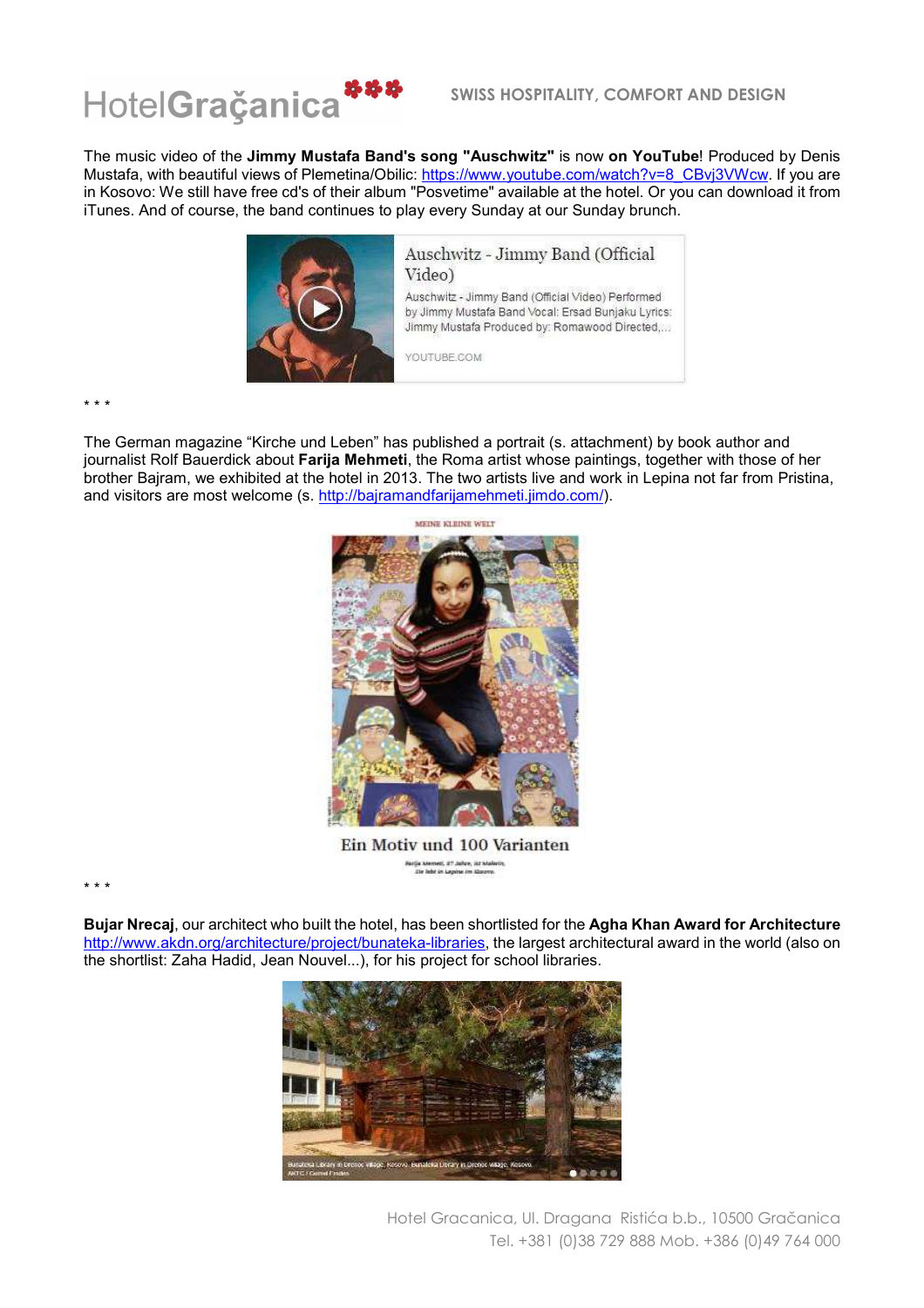

If you haven't tried our new **meze** yet: You have the chance every Saturday, at a price of 8.50 € per person. For groups of 15 people or more, we serve them also on other days (with reservation).



More info and our menu on http://www.hotelgracanica.com/restaurant/.

\* \* \*

After one cook left us, we now have two great new ones, Darinka (left) and Zorica. Zorica is actually not exactly new, as she had already been working for us in 2013.



\* \* \*

If you would like to get more often updates on what is going on at the hotel, follow us on Facebook: https://www.facebook.com/HotelGracanica!

## Best regards,



info@hotelgracanica.com www.hotelgracanica.com tel. +381 - (0)38 - 729 888 (landline) tel. +386 - (0)49 - 764 000 (mobile)